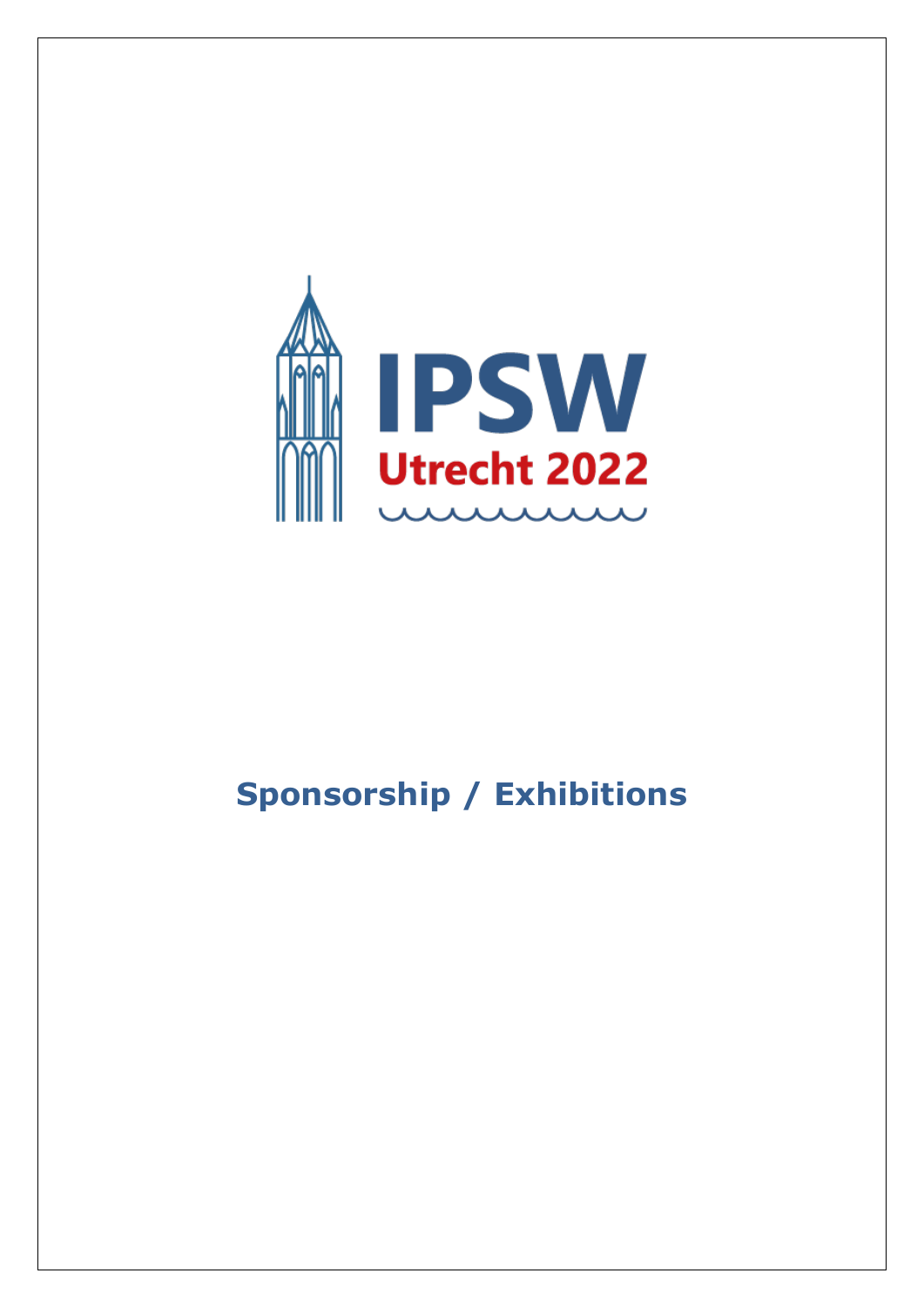# **SPONSORING/TRADE EXHIBITION**

There are many sponsoring opportunities by which companies can contribute to the success of the Conference. The sponsors may choose from prepared sponsorship packages in order to reach certain sponsorship levels. There are also possibilities to have special requests (see below).

The sponsoring (as usual) can be understood as Trade Exhibition, but not required (this kind of Sponsoring falls into special requests. Sponsorship can be arranged specifically). In case of the exhibition, this will be organised in areas, where main program will be held to make the closest contact with participants. If poster displays are required, they shall be announced in advance to conference secretariat and poster area will be adjacent to the exhibition area.

### **Benefits categories**

Benefits for the various sponsor categories are listed below, which falls into two categories:

#### Bronze Medal Sponsors

Minimum payment: EUR 1000

Bronze Medal Sponsors will enjoy of these benefits:

Company logo on the IPSW 2022 website including link to company's website

Exhibition site in meeting halls for his own presentation up to 1.5 m2

Expression of thanks at the Opening and all Social programmes

All refreshments during of the Conference

- All conference materials of the Conference
- Company logo in all materials of the Conference

One free ticket for all Social Events during the Conference

Free inserts in Conference Bag (up to 4 pages A4 format)

Logo presentation before and after selected session of the main programme\*)

Free poster presentation in poster area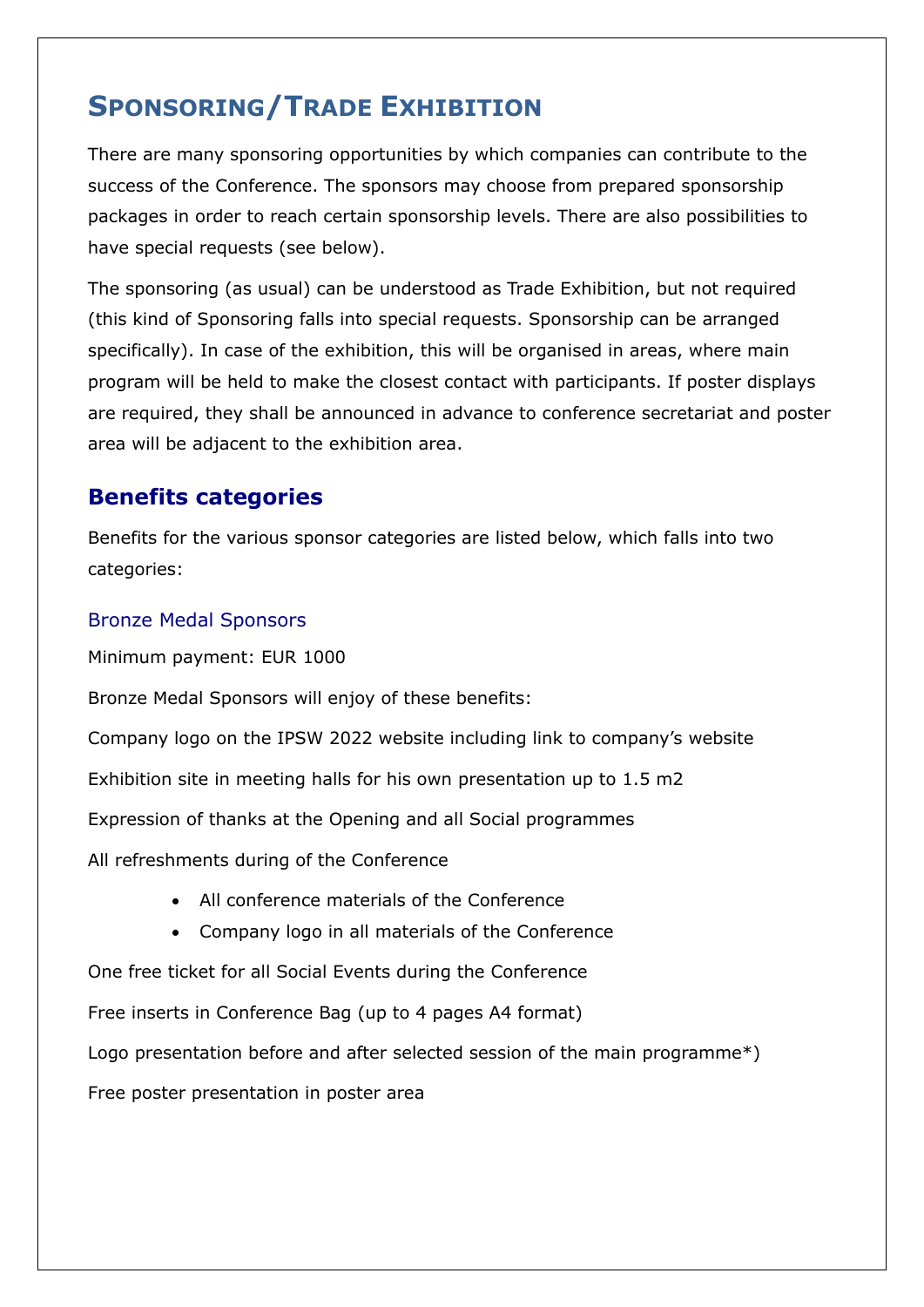#### Silver Medal Sponsors

Minimum payment: EUR 2000 Silver Medal Sponsors will enjoy of these benefits: Company logo on the IPSW 2019 website including link to company's website Exhibition site in meeting halls for his own presentation up to 2.5 m2 Expression of thanks at the Opening and all Social programmes All refreshments during of the Conference

- All conference materials of the Conference
- Company logo in all materials of the Conference

Two free tickets for all Social Events during the Conference Free inserts in Conference Bag (up to 4 pages A4 format) Logo presentation before and after selected session of the main programme\*) Free poster presentation in poster area

#### Gold Medal Sponsors

Minimum payment: EUR 5000 Gold Medal Sponsors will enjoy of these benefits: Company logo on the IPSW 2022 website including link to company's website Exhibition site in meeting hall for his own presentation up to 4 m2 Expression of thanks at the Opening and all Social programmes All refreshments during of Conference

- All conference materials of the Conference
- Company logo in all materials of the Conference

Three free ticket for all Social Events during the Conference Free inserts in Conference Bag (up to 20 pages A4 format or as a catalogue) Logo presentation before and after all sessions of the main programme\*) Free poster presentation in poster area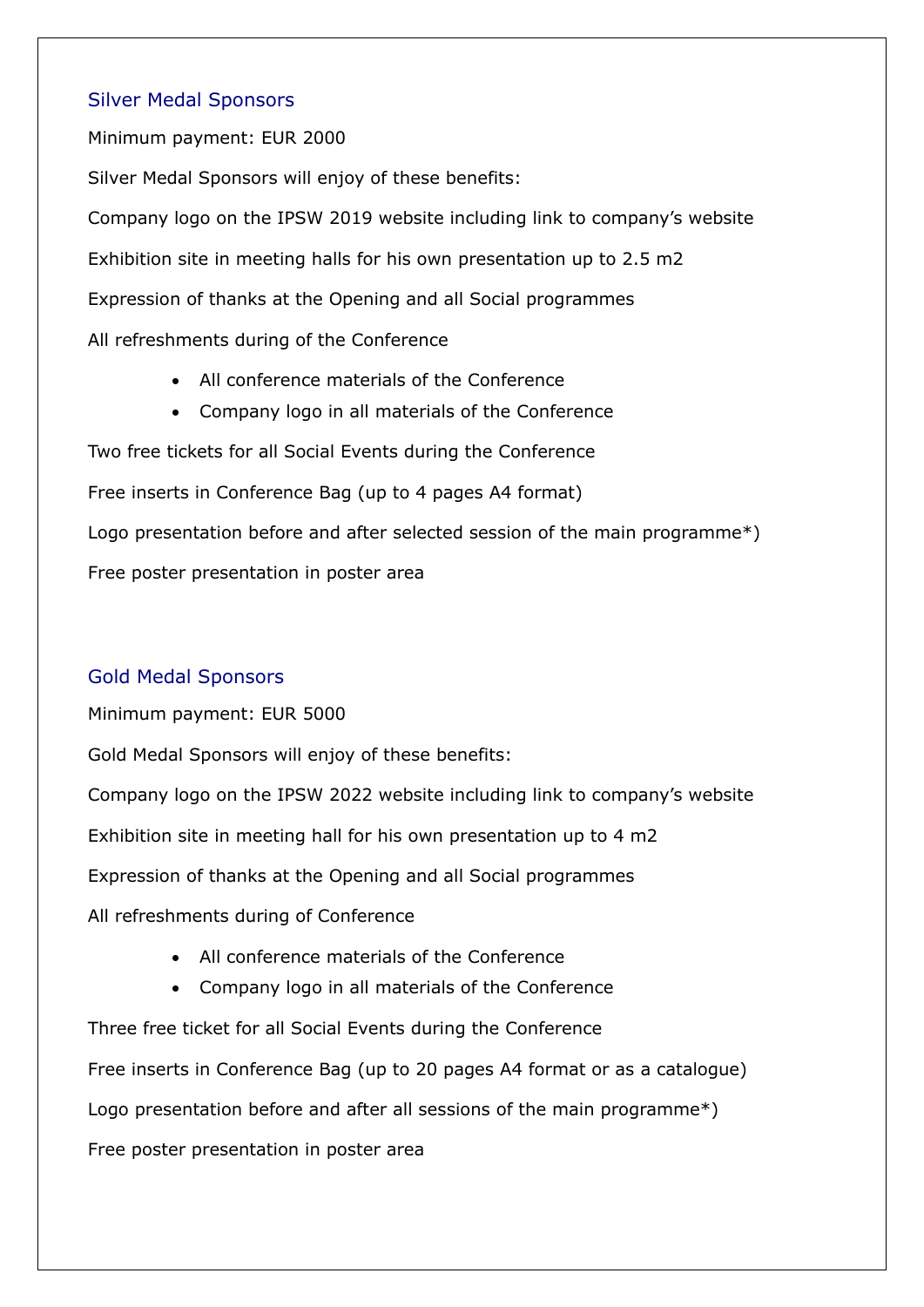#### Diamond Sponsor

Minimum payment: EUR 8000

All above included + speech of the management at the opening

Participation of up to 10 people at all events throughout the conference

\*) marked items are advisable to specify (technical requirements, etc…) in advance with Conference secretariat.

### **Individual composition, special requests**

- Sponsoring of printing Conference materials
- Sponsoring of Welcome drink
- Free sponsorship: minimum EUR 500
- Sponsoring sightseeing tours
- Sponsoring Gala Dinner/coffee breaks/or lunches
- Sponsoring rental of conference rooms and facilities

If you have a particular idea as to how you would like to present your company at the Conference, please contact Conference secretariat at [info@ipsw.eu.](mailto:info@ipsw.eu)

## **Conditions for advertisements**

#### General

- 1. Advertisements of companies in programme or abstract books have to be purely institutional (promoting the company itself) and may NOT be promoting any products by the company. Similarly, if logos are to be included, the logos have to be the logos of companies and not those of any products.
- 2. The exhibits will be open during main program of the event. Note that the exhibit set-up must be completed, and all packing material removed no later than 18:00 on Thursday to prepare for welcoming ceremonies. No containers or boxes are permitted to be stored in both areas during the show.